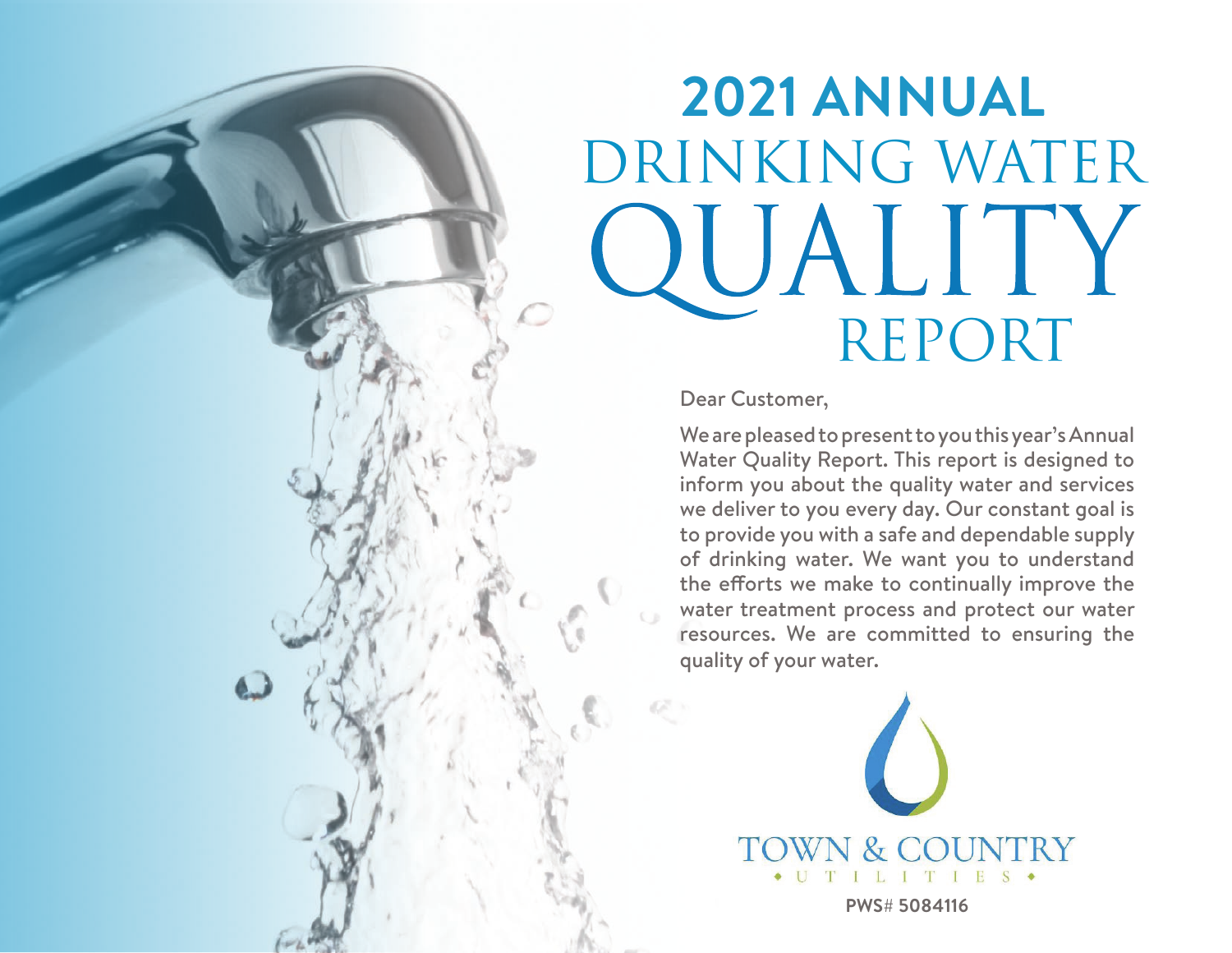#### Babcock Ranch Water Utilities

consists of a 0.999 MGD Nano Filtration system. Our water source(s) are three ground water production wells in the sandstone aquifer. Disinfection consists of sodium hypochlorite.

## Monitoring Considerations

Town & Country Utilities routinely monitors for contaminants in your drinking water according to federal and state laws, rules, and regulations. This report shows our water quality results and what they mean. Except where indicated otherwise, this report is based on the results of our monitoring for the period of January 1 to December 31, 2021. Data obtained before January 1, 2021 and presented in this report is from the most recent testing done in accordance with federal and state laws, rules, and regulations.

We encourage our valued customers to be informed about their water utility. If you have any questions about this report or your water utility, please contact Jon Meyer at

utilitiescustomerservice@babcockranchcommunityisd.com or call 1-800-826-5721.

# ACLOSER LOOK<br>AT YOUR UTILITY

We are required to monitor your drinking water for specific contaminants. The result of this monitoring is an indicator of whether your drinking water meets health standards. During the month of October 2021, we did not perform valid bacteriological monitoring timely on our wells, and therefore cannot be sure of the microbiological quality of the wells during that period of time.

Although our water system collected one raw water sample from each of our three wells on October 6, 2021, the sample results were not considered valid because the samples were analyzed three hours past the deadline from the time they were collected. This is considered a monitoring violation, which now requires our water system to perform public notices in accordance with Rule 62-560.410, F.A.C.

Although this violation is not an emergency nor requires any action by you, as our customers, you have a right to know what happened and our response in correcting the situation. While the raw water bacteriological sample results were considered invalid, for the month of October 2021, four fully treated water distribution samples were collected on October 6, 2021. We also last collected raw water samples from each of our raw wells on September 16, 2021. The laboratory analyses results for all of the above-referenced samples indicated the absence of coliform bacteria (and passed the analysis).



## Assessing the Results

In 2021 the Florida Department of Environmental Protection (FDEP) performed a Source Water Assessment on our system. The assessment was conducted to provide information about any potential sources of contamination in the vicinity of our wells. There are two potential source(s) of contamination identified for this system with a concern level of low. The assessment results are available on the FDEP SWAPP website at https://fldep.dep.state.fl.us/swapp/).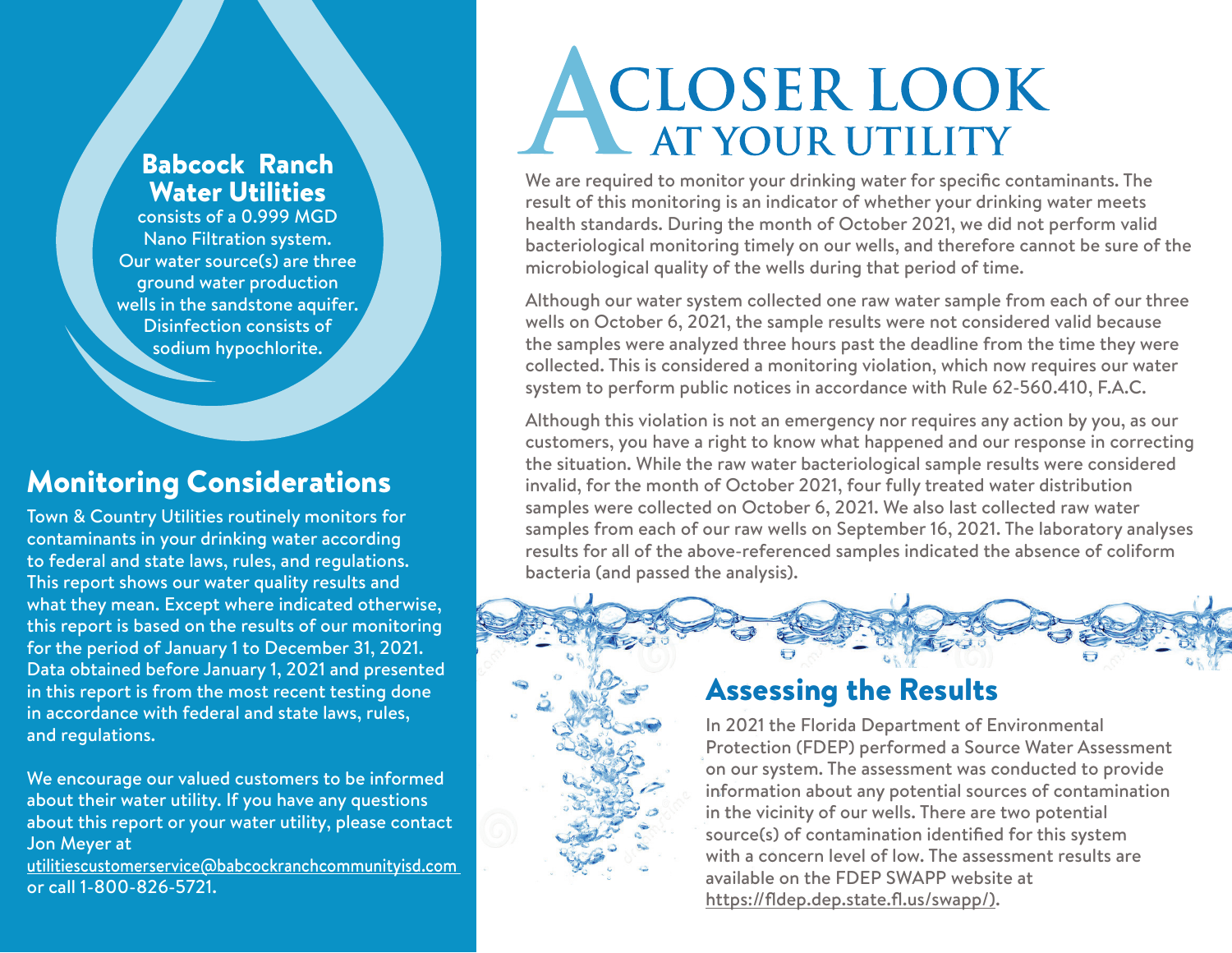# **TABLE DEFINITIONS**

In the table below, you may find unfamiliar terms and abbreviations. To help you better understand these terms we have provided the following definitions:

#### MAXIMUM CONTAMINANT LEVEL (MCL)

The highest level of a contaminant that is allowed in drinking water. MCLs are set as close to the MCLGs as feasible using the best available treatment technology.

#### MAXIMUM CONTAMINANT LEVEL GOAL (MCLG)

The level of a contaminant in drinking water below which there is no known or expected risk to health. MCLGs allow for a margin of safety.

#### ACTION LEVEL (AL)

The concentration of a contaminant which, if exceeded, triggers treatment or other requirements that a water system must follow.

#### LOCATIONAL RUNNING ANNUAL AVERAGE (LRAA)

The average of sample analytical results for samples taken at a particular monitoring location during the previous four calendar quarters.

#### MAXIMUM RESIDUAL DISINFECTANT LEVEL (MRDL)

The highest level of a disinfectant allowed in drinking water. There is convincing evidence that addition of a disinfectant is necessary for control of microbial contaminants.

#### MAXIMUM RESIDUAL DISINFECTANT LEVEL GOAL (MRDLG)

The level of a drinking water disinfectant below which there is no known or expected risk to health. MRDLGs do not reflect the benefits of the use of disinfectants to control microbial contaminants.

#### PARTS PER BILLION (PPB) OR MICROGRAMS PER LITER (MG/L)

One part by weight of analyte to 1 billion parts by weight of the water sample.

#### PARTS PER MILLION (PPM) OR MILLIGRAMS PER LITER (MG/L)

One part by weight of analyte to 1 million parts by weight of the water sample.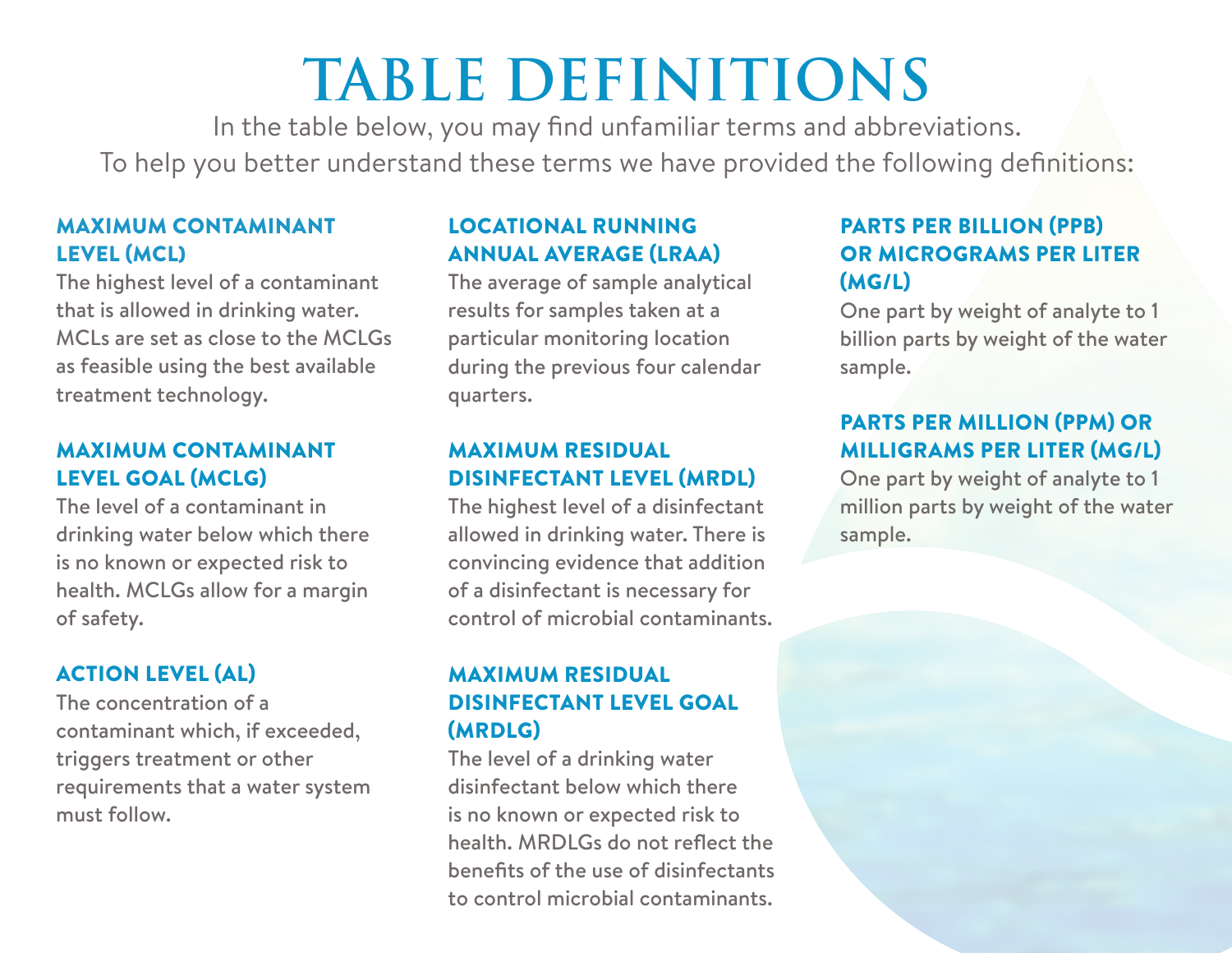# **WATER QUALITY TESTING RESULTS**

| <b>INORGANIC CONTAMINANTS</b>                                  |                                               |                             |                                 |                                   |                 |           |                                                                                                   |  |
|----------------------------------------------------------------|-----------------------------------------------|-----------------------------|---------------------------------|-----------------------------------|-----------------|-----------|---------------------------------------------------------------------------------------------------|--|
| <b>CONTAMINANT</b><br><b>AND UNIT OF</b><br><b>MEASUREMENT</b> | <b>DATES OF</b><br><b>SAMPLING</b><br>(MO/YR) | <b>MCL VIOLATION</b><br>Y/N | <b>LEVEL</b><br><b>DETECTED</b> | <b>RANGE OF</b><br><b>RESULTS</b> | <b>MCL</b><br>G | <b>MC</b> | <b>LIKELY SOURCE OF</b><br><b>CONTAMINATION</b>                                                   |  |
| Barium (ppm)                                                   | 5/2021                                        | Ν                           | 0.0097                          | 0.0097                            |                 |           | Discharge of drilling wastes;<br>discharge from metal refineries;<br>erosion of natural deposits) |  |
| Sodium (ppm)                                                   | 5/2021                                        | Ν                           | 78                              | 78                                | N/A             | 160       | Saltwater intrusion, I<br>eaching from soil                                                       |  |

| <b>STAGE 1 DISINFECTANTS AND DISINFECTION BY-PRODUCTS</b>                                |                                               |                                               |                                 |                                   |                                   |                              |                                            |  |
|------------------------------------------------------------------------------------------|-----------------------------------------------|-----------------------------------------------|---------------------------------|-----------------------------------|-----------------------------------|------------------------------|--------------------------------------------|--|
| <b>DISINFECTANT OR</b><br><b>CONTAMINANT</b><br><b>AND UNIT OF</b><br><b>MEASUREMENT</b> | <b>DATES OF</b><br><b>SAMPLING</b><br>(MO/YR) | <b>MCL OR MRDL</b><br><b>VIOLATION</b><br>Y/N | <b>LEVEL</b><br><b>DETECTED</b> | <b>RANGE OF</b><br><b>RESULTS</b> | <b>MCLG</b><br>OR<br><b>MRDLG</b> | <b>MCL OR</b><br><b>MRDL</b> | LIKELY SOURCE OF<br><b>CONTAMINATION</b>   |  |
| Free Chlorine<br>(ppm)                                                                   | $1/21 - 12/21$                                | N                                             | 1.98                            | 0.96-2.88                         | <b>MRDLG</b><br>$= 4$             | <b>MRDL</b><br>$= 4$         | Water additive used to control<br>microbes |  |

| <b>STAGE 2 DISINFECTANTS AND DISINFECTION BY-PRODUCTS</b>      |                                               |                                               |                                 |                                   |                                   |                             |                                              |  |
|----------------------------------------------------------------|-----------------------------------------------|-----------------------------------------------|---------------------------------|-----------------------------------|-----------------------------------|-----------------------------|----------------------------------------------|--|
| <b>CONTAMINANT</b><br><b>AND UNIT OF</b><br><b>MEASUREMENT</b> | <b>DATES OF</b><br><b>SAMPLING</b><br>(MO/YR) | <b>MCL OR MRDL</b><br><b>VIOLATION</b><br>Y/N | <b>LEVEL</b><br><b>DETECTED</b> | <b>RANGE OF</b><br><b>RESULTS</b> | <b>MCLG</b><br>OR<br><b>MRDLG</b> | <b>MCLOR</b><br><b>MRDL</b> | LIKELY SOURCE OF<br><b>CONTAMINATION</b>     |  |
| Free Chlorine (ppm)                                            | 8/21                                          | N                                             | 6.1                             | 6.1                               | N/A                               | 60                          | By-product of drinking water<br>disinfection |  |
| Total Trihalometh-<br>anes $(TTHM)$ (ppb)                      | 8/21                                          | N                                             |                                 |                                   | N/A                               | 80                          | By-product of drinking water<br>disinfection |  |

| <b>LEAD AND COPPER (TAP WATER)</b>                             |                                               |                             |                                                   |                                                                      |             |                                        |                                                                                                              |  |
|----------------------------------------------------------------|-----------------------------------------------|-----------------------------|---------------------------------------------------|----------------------------------------------------------------------|-------------|----------------------------------------|--------------------------------------------------------------------------------------------------------------|--|
| <b>CONTAMINANT</b><br><b>AND UNIT OF</b><br><b>MEASUREMENT</b> | <b>DATES OF</b><br><b>SAMPLING</b><br>(MO/YR) | <b>AL EXCEEDED</b><br>(Y/N) | <b>90TH</b><br><b>PERCENTILE</b><br><b>RESULT</b> | <b>NO. OF</b><br><b>SAMPLING SITES</b><br><b>EXCEEDING THE</b><br>AL | <b>MCLG</b> | AL.<br><b>(ACTION</b><br><b>LEVEL)</b> | <b>LIKELY SOURCE OF</b><br><b>CONTAMINATION</b>                                                              |  |
| Copper (tap water)<br>(ppm)                                    | 9/21                                          |                             | 0.024                                             |                                                                      | І.З         | 1.3                                    | Corrosion of household plumbing<br>systems; erosion of natural deposits;<br>leaching from wood preservatives |  |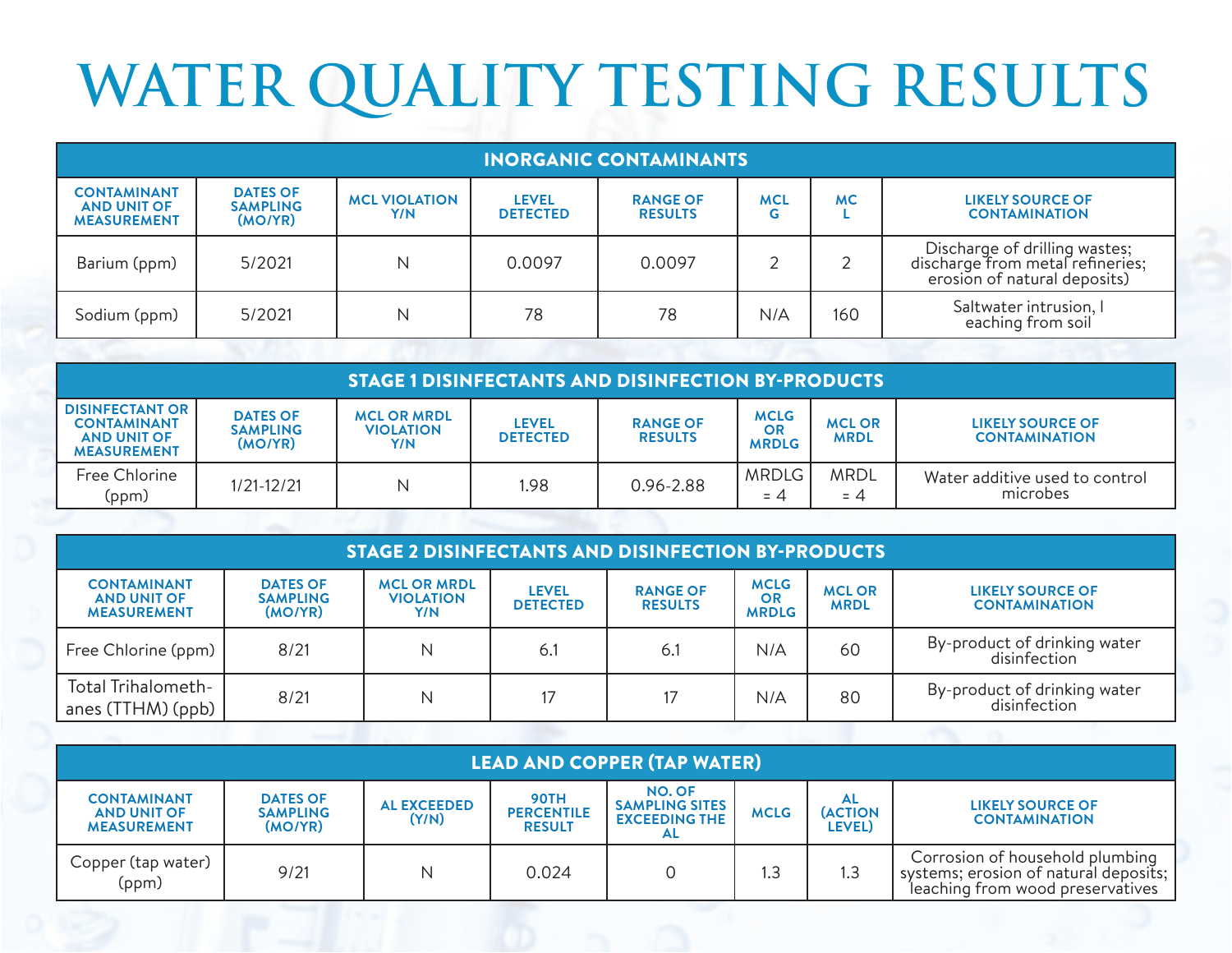

# **LEAD IN PUBLIC DRINKING WATER**

If present, elevated levels of lead can cause serious health problems, especially for pregnant women and young children. Lead in drinking water is primarily from materials and components associated with service lines and home plumbing.

Town & Country Utilities is responsible for providing high quality drinking water but cannot control the variety of materials used in plumbing components. When your water has been sitting for several hours, you can minimize the potential for lead exposure by flushing your tap for 30 seconds to two minutes before using water for drinking or cooking. If you are concerned about lead in your water, you may wish to have your water tested. Information on lead in drinking water, testing methods, and steps you can take to minimize exposure is available from the Environmental Protection Agency's (EPA) Safe Drinking Water Hotline or at http://www.epa.gov/safewater/lead.

## **HOW DO CONTAMINANTS GET INTO SOURCE WATER?**

The sources of drinking water (both tap water and bottled water) include rivers, lakes, streams, ponds, reservoirs, springs, and wells. As water travels over the surface of the land or through the ground, it dissolves naturally occurring minerals and, in some cases, radioactive material, and can pick up substances resulting from the presence of animals or from human activity.

#### *Contaminants that may be present in source water include:*

- (A) Microbial contaminants, such as viruses and bacteria, which may come from sewage treatment plants, septic systems, agricultural livestock operations, and wildlife.
- (B) Inorganic contaminants, such as salts and metals, which can be naturally occurring or result from urban stormwater runoff, industrial or domestic wastewater discharges, oil and gas production, mining, or farming.
- (C) Pesticides and herbicides, which may come from a variety of sources such as agriculture, urban stormwater runoff, and residential uses.
- (D) Organic chemical contaminants, including synthetic and volatile organic chemicals, which are by-products of industrial processes and petroleum production, and can also come from gas stations, urban stormwater runoff, and septic systems.
- (E) Radioactive contaminants, which can be naturally occurring or be the result of oil and gas production and mining activities.